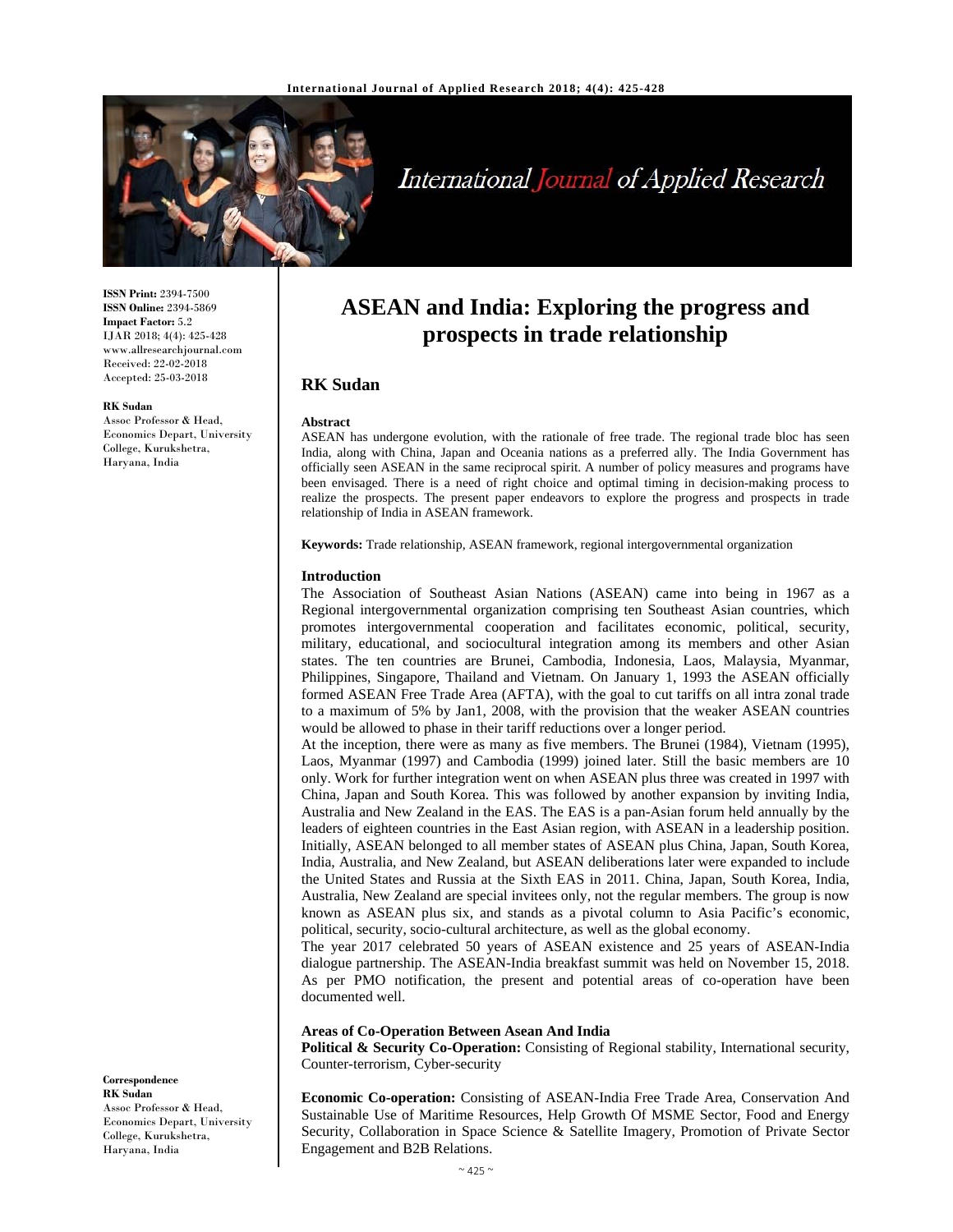**Socio-Cultural Co-operation:** Consisting of Exchange Programs of Policy-Makers, Managers Students and Academicians, Health Care and Affordable Quality Medicines, Cultural Tourism, University Student Exchange Programs, Education of Women and Children, Disaster Management, Biodiversity Conservation and Climate Change

# **Miscellaneous**

- 1. India's commitment to enhance physical and digital connectivity in line with the MPAC 2025 and the AIM 2020 by, among others, availing of the US \$1 billion line of credit announced by India to promote physical infrastructure and digital connectivity.
- 2. Encourage the early completion of the India-Myanmar-Thailand Trilateral Highway Project and extend this Trilateral Highway to Cambodia, Lao PDR and Vietnam
- 3. India's continued support for ASEAN's efforts in narrowing the development gap within and between ASEAN Member States by implementing the IAI Work Plan -3

# **Policy Measures and Initiatives**

**The 25th Anniversary of ASEAN-India Dialogue Relations:** India and ASEAN observed twenty five years of their Dialogue Partnership, 15 years of Summit Level interaction and 5 years of Strategic Partnership throughout 2017 by undertaking a wide range of over 60 commemorative activities, both in India and through her Missions in ASEAN Member States, which reached its peak in the ASEAN-India Commemorative Summit on the theme "Shared Values, Common Destiny" on 25 January 2018 in New Delhi.

The commemorative activities were highlighted by an ASEAN-India Regional Diaspora event in Singapore, a Music Festival, an Artists' Retreat, a youth summit, Port calls by Indian Naval Ships, a Connectivity Summit, a meeting to reinforce our Network of Think Tanks, a workshop on blue economy, a Dharma-Dhamma Conference, a Hackathon and Startup Festival, a Business and Investment Meet and Expo, a global SME summit, a Textiles Event, an ICT Expo, a Business Council Meeting, a Film Festival  $(25<sup>th</sup>$  to 30 May 2018), a Ramayana festival and the inauguration of an India-ASEAN Friendship Park in New Delhi.

**Plans of Action:** The ASEAN-India Partnership for Peace, Progress and Shared Prosperity, which sets out the roadmap for long-term ASEAN-India engagement, was signed at the 3rd ASEAN-India Summit in 2004 in Vientiane, as a reflection of the interest of ASEAN and India to strengthen their engagement. A Plan of Action (POA) for the period 2004-2010 was also developed to implement the Partnership. The 3rd POA (2016-20) was adopted by the ASEAN-India Foreign Ministers Meeting held in August 2015. Furthermore, ASEAN and India have identified priority areas for the period of 2016-2018 and are already implementing activities under it, which would contribute towards successful implementation of the 2016-2020 Plan of Action.

**Political Security Cooperation:** In the wake of growing traditional and non-traditional challenges, politico-security

cooperation is a key and an emerging thrust area of India's relationship with ASEAN. With rising export of terror, growing radicalization through ideology of hatred, and spread of extreme violence define the pattern of common security threats to our societies. Our partnership with ASEAN attempts to carve out a response that is based on coordination, cooperation and experience-sharing at various levels. ASEAN, as a regional grouping based on consensus, has worked diligently over 50 years to help secure peace, progress and prosperity in the region. India, therefore, views ASEAN at the center of its Indo-Pacific vision of Security and Growth-for- All in the Region. The key forum for ASEAN security dialogue is the ASEAN Regional Forum (ARF). India has been participating in annual meetings of this forum since 1996 and has actively joined in its various activities. The ASEAN Defense Ministers' Meeting (ADMM) is the highest defense consultative and cooperative mechanism in ASEAN. The ADMM+ brings together Defense Ministers from the 10 ASEAN nations plus Australia, China, India, Japan, New Zealand, Republic of Korea, Russia, and the United States on a biannual basis.

**Economic Cooperation:** India-ASEAN trade and investment relations have been developing in a steady-state way, with ASEAN being India's fourth largest trading partner. India's trade with ASEAN stands at US\$ 81.33 billion, which is about 10.6% of India's overall trade. India's export to ASEAN stands at 11.28% of our total exports. Investment flows are also substantial from both sides, with ASEAN accounting for approximately 18.28% of investment flows into India since 2000. The Foreign Direct Investment (FDI) inflows into India from ASEAN between April, 2000 to March, 2018 was around US \$68.91 billion, while FDI outflows from India to ASEAN countries, from April, 2007 to March, 2015, as per info provided by Department of Economic Affairs (DEA), was about US \$38.672 billion. The ASEAN-India Free Trade Area has been formalized, with entering into force the ASEAN-India Agreements on Trade in Service and Investments on 1 July 2015. ASEAN and India have also been working on the lines of enhancing the private sector engagement. ASEAN India-Business Council (AIBC) was formed in March, 2003 in Kuala Lumpur as a forum to induct key private sector players from India and the ASEAN countries on a single platform for business networking and sharing of ideas.

**Socio-Cultural Cooperation:** India has been organizing a large number of programs to boost People-to-People Interaction with ASEAN, such as inviting ASEAN students to India each year for the Students Exchange Program, Special Training Course for ASEAN diplomats, Exchange of Parliamentarians, Participation of ASEAN students in the National Children's Science Congress, ASEAN-India Network of Think Tanks, ASEAN-India Eminent Persons Lecture Series, etc. The second edition of the ASEAN-India Workshop on Blue Economy, jointly hosted with the Socialist Republic of Viet Nam, was held on 18 July 2018 in New Delhi.

**Connectivity:** A matter of priority for India is ASEAN-India connectivity, as also the ASEAN countries. In 2013, India became the third dialogue partner of ASEAN to initiate an ASEAN Connectivity Coordinating Committee-India Meeting. While India has made considerable progress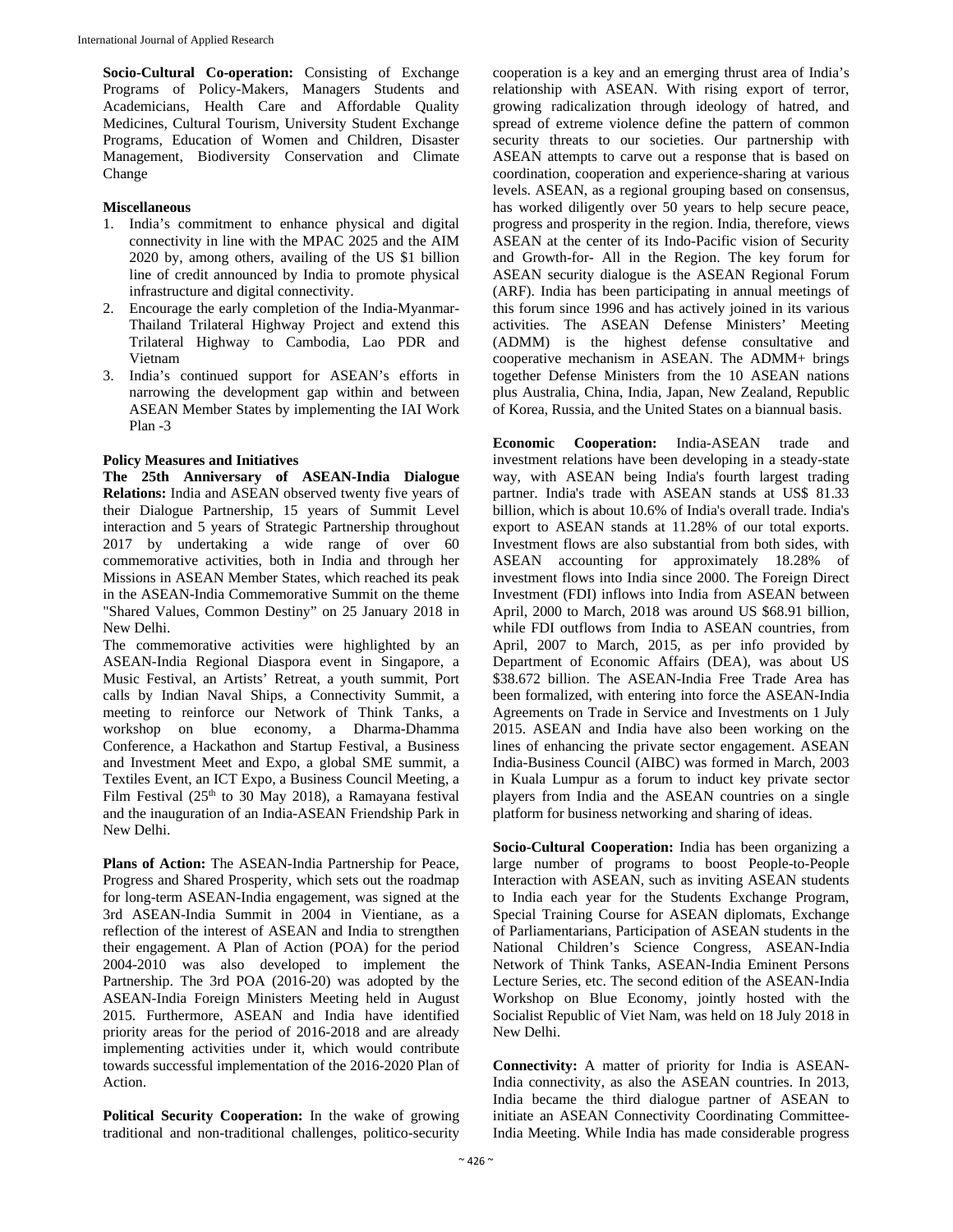in implementing the India-Myanmar-Thailand Trilateral Highway and the Kaladan Multimodal Project, issues related to increasing the maritime and air connectivity between ASEAN and India and transforming the corridors of connectivity into economic corridors are under consideration. A possible extension to India-Myanmar-Thailand Trilateral Highway to Cambodia, Lao PDR and Viet Nam is also under discussion. A consensus on finalizing the proposed protocol of the India-Myanmar-Thailand Motor Vehicle Agreement (IMT MVA) has been arrived at. This agreement will have a crucial role in realizing continuous movement of passenger, personal and cargo vehicles along roads linking India, Myanmar and Thailand. India announced a Line of Credit of US \$1 billion to promote projects that support physical and digital connectivity between India and ASEAN and a Project Development Fund with a corpus of INR 500 crore was set up to develop manufacturing hubs in CLMV countries at the 13th ASEAN India Summit held in Malaysia in November 2015.

**Funds:** ASEAN Multilateral Division offers project-based financial assistance to ASEAN countries. Financial assistance has been provided to ASEAN countries from the following Funds:

- **ASEAN-India Cooperation Fund:** At the 7th ASEAN-India Summit in 2009, India announced a contribution of US \$50 million to the ASEAN-India Fund, to support implementation of the ASEAN-India Plans of Action, which envisage cooperation in a range of sectors as well as capacity building programs in the political, economic and socio-cultural areas for deepening and strengthening ASEAN-India cooperation. In order to take the development and capacity building initiatives forward, India's Prime Minister has proposed enhancing the ASEAN-India Fund with an additional grant of US \$50 million at the 14th ASEAN India Summit in Vientiane in September 2016.
- **ASEAN-India S&T Development Fund (AISTDF):**  At the 6th ASEAN-India Summit in November 2007 in Singapore, India announced the setting up of an ASEAN-India Science & Technology Development Fund with a US \$1 million contribution from India to promote joint collaborative R&D research projects in Science & Technology. This Fund become operational in 2009-10 and expenditure began to be incurred from FY 2010-11. This fund has been stepped up to US \$5 million from 2016-17.
- **ASEAN-India Green Fund:** At the 6th ASEAN-India Summit on 21 November 2007 in Singapore, India declared the setting up of an ASEAN-India Green Fund with an initial contribution of US \$5 million from India, to support collaboration activities relating to environment and climate change. Some of the areas identified for collaboration under the Fund are climate change, energy efficiency, clean technologies, renewable energy, biodiversity conservation and environmental education.

**ASEAN-India Projects:** India has been collaborating with ASEAN by way of implementation of various projects in the fields of Agriculture, Science & Technology, Space, Environment & Climate Change, Human Resource

Development, Capacity Building, New and Renewable Energy, Tourism, People-to-People contacts and Connectivity etc. Some of the prominent projects, which are either ongoing or in the final stages of approval are as follows:

- Space Project envisaging establishment of a Tracking, Data Reception/Data Processing Station in Ho Chi Minh City, Vietnam
- Upgradation of Telemetry Tracking and Command Station in Biak, Indonesia;
- Setting up of Centres of Excellence in Software Development & Training in CLMV countries
- e-Network for provision of tele-medicine and teleeducation in CLMV countries
- Quick Impact Projects in CLMV etc.

Besides the above said projects, India has been supporting ASEAN, especially CLMV countries under the Initiatives for ASEAN Integration, which include projects on Training of English Language for Law Enforcement Officers in CLMV countries and Training of professionals dealing with capital markets in CLMV by National Institute of Securities Management Mumbai, scholarships for ASEAN students for higher education at Nalanda University, Training of ASEAN Civil Servants in drought management, disaster risk management, sustainable ground water management etc. To boost People-to-people Interaction with ASEAN, India has been organizing various programs including Training Program for ASEAN diplomats, Exchange of Parliamentarians, Participation of ASEAN students in the National Children's Science Congress, ASEAN-India Network of Think Tanks, ASEAN-India Eminent Persons Lecture Series, ASEAN-India Students Exchange program, ASEAN-India Media Exchange program etc.

**In Agriculture:** India is co-operating with ASEAN by way of projects such as Exchange of Farmers, ASEAN-India Fellowships for Higher Agricultural Education in India and ASEAN, Exchange of Agriculture Scientists, Empowerment of Women through Cooperatives, Training Course on Organic Certification for Fruits and Vegetables etc. These were further strengthened at the 4th ASEAN-India Ministerial Meeting on Agriculture held in January, 2018 in New Delhi, with the endorsement of the Medium Term Plan of Action for ASEAN-India Cooperation in Agriculture and Forestry for 2016–2020. In the S&T field, we have projects such as ASEAN-India S&T Digital Library, ASEAN-India Virtual Institute for Intellectual Property, ASEAN-India Collaborative Project on Science & Technology for Combating Malaria, ASEAN-India Program on Quality Systems in Manufacturing, ASEAN-India Collaborative R&D Project on Mari-culture, Bio-mining and Bioremediation Technologies etc.

**Delhi Dialogue:** India has had an annual Track 1.5 event Delhi Dialogue, for discussing politico-security and economic issues between ASEAN and India. Since 2009, India has hosted ten editions of this flagship Conference. The 10th edition of Delhi Dialogue was hosted by the Ministry of External Affairs on 19-20 July 2018 in New Delhi, with the theme, "Strengthening India-ASEAN Maritime Advantage".